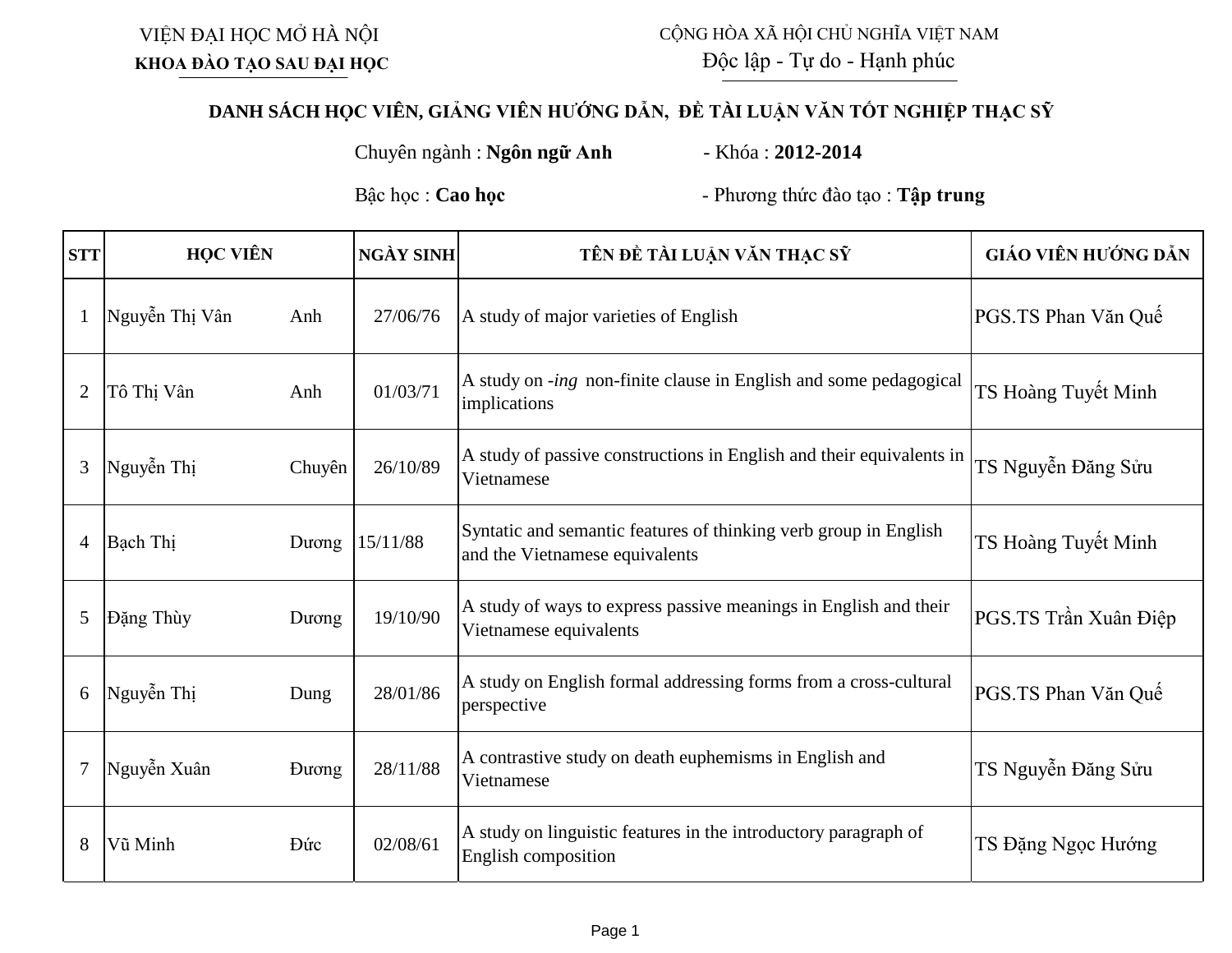| <b>STT</b> | <b>HỌC VIÊN</b> |       | <b>NGÀY SINH</b> | TÊN ĐỀ TÀI LUẬN VĂN THẠC SĨ                                                                                                                                  | GIÁO VIÊN HƯỚNG DẦN    |
|------------|-----------------|-------|------------------|--------------------------------------------------------------------------------------------------------------------------------------------------------------|------------------------|
| 9          | Trần Thu        | Giang | 17/02/78         | Premodification in English complex noun phrases and its<br>Vietnamese equivalents                                                                            | TS Đặng Ngọc Hướng     |
| 10         | Đỗ Thuận        | Giang | 07/02/89         | English phrasal verb with "to get" as seen in "Gone with the wind"<br>and the Vietnamese equivalents                                                         | PGS.TS Trần Xuân Điệp  |
|            | 11 Nguyễn Hương | Giang | 02/03/90         | A study on the image of "Mouse, Horse, Cat, Chicken" in English<br>idioms and proverbs with reference to Vietnamese equivalents                              | PGS.TS Phan Văn Quế    |
| 12         | Vũ Thị Hương    | Giang | 18/09/76         | A study on money-related idioms in English with reference to the<br>Vietnamese equivalents                                                                   | TS Nguyễn Thị Vân Đông |
| 13         | Pham Thu        | Hằng  | 09/04/86         | English idioms containing the word "Blood" or "Bone" with<br>reference to the Vietnamese equivalents                                                         | TS Đỗ Kim Phương       |
|            | 14 Dinh Thị Lan | Hương | 11/09/80         | A study on English idioms containing the word 'head' or 'heart'<br>with reference to the Vietnamese equivalents                                              | TS Ly Lan              |
| 15         | Nguyễn Thị      | Hà    | 10/09/84         | A study on English verbs ('say', 'tell', 'speak', 'talk') with reference<br>to Vietnamese equivalents                                                        | TS Lê Văn Thanh        |
| 16         | Trương Hải      | Hà    | 05/07/90         | An analysis of coordinating conjunctions as cohesive devices in<br>"The Call of the Wild" by Jack London in comparison with its<br>Vietnamese translation    | PGS.TS Võ Đại Quang    |
|            | $17$ Lê Thu     | Hà    | 05/02/90         | A contrastive study of refusals in English and Vietnamese                                                                                                    | TS Nguyễn Đăng Sửu     |
| 18         | Trần Thị Hồng   | Hạnh  | 07/07/81         | Schismogenesis (rupture) in verbal communication of English and<br>Vietnamese students via Facebook comments from intercultural<br>communication perspective | PGS.TS Võ Đại Quang    |
| 19         | Nguyễn Thị Minh | Hậu   | 30/11/84         | Hedges showing power distance in the American and Vietnamese<br>contemporary novels from perspective of cross-cultural<br>communication                      | TS Huỳnh Anh Tuấn      |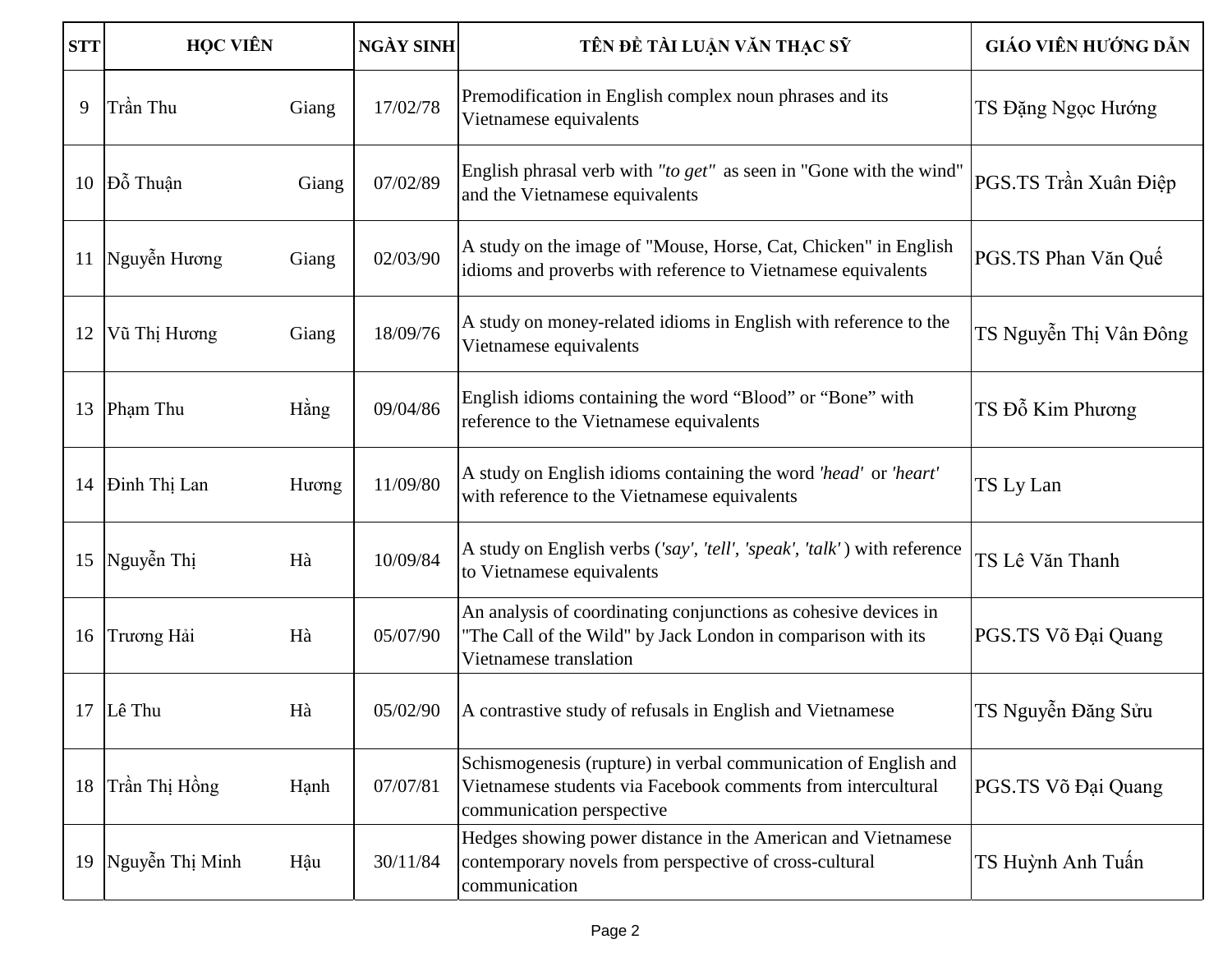| <b>STT</b> | <b>HỌC VIÊN</b>          |       | <b>NGÀY SINH</b> | TÊN ĐỀ TÀI LUẬN VĂN THẠC SĨ                                                                          | GIÁO VIÊN HƯỚNG DẦN     |
|------------|--------------------------|-------|------------------|------------------------------------------------------------------------------------------------------|-------------------------|
| 20         | <b>Bùi Thu</b>           | Hiền  | 20/09/83         | Conversation maintaining strategies in English and Vietnamese                                        | PGS.TS Phan Văn Quế     |
| 21         | Vũ Thị Thu               | Hiền  | 15/08/72         | Typical passive voice structures in English newspapers and their<br>Vietnamese equivalents           | TS Nguyễn Thị Vân       |
| 22         | Nguyễn Thị Minh          | Huyền | 11/09/78         | A study on euphemisms in English with references to Vietnamese<br>equivalents                        | PGS.TS Phan Văn Quế     |
| 23         | Hoàng Thị                | Lan   | 04/11/89         | An investigation into meanings expressed by the noun "love" in<br>English and "yêu" in Vietnamese    | TS Nguyễn Thị Vân Đông  |
| 24         | Pham Vũ Minh             | Lộc   | 23/12/87         | A study on English love-related idioms and their Vietnamese<br>equivalents                           | TS Ly Lan               |
| 25         | Tạ Thị Thùy              | Linh  | 03/09/90         | A study on English idioms containing the word 'time' with<br>reference to the Vietnamese equivalents | TS Ly Lan               |
| 26         | Nguyễn Hoàng Phương Linh |       | 30/12/89         | Colour idioms in English and the Vietnamese equivalents                                              | TS Hồ Ngọc Trung        |
| 27         | Trần Thị Thanh           | Ngát  | 21/06/85         | English proverbs referring to family relationship with reference to<br>the Vietnamese equivalents    | TS Nguyễn Thị Thu Hương |
|            | 28 Nguyễn Thị Thanh      | Nga   | 10/02/90         | A study on conversational implicature in English and Vietnamese                                      | TS Nguyễn Thị Thu Hương |
| 29         | Đoàn Hằng                | Nga   | 23/08/90         | A study on tourism promotion texts in English and the Vietnamese<br>translation equivalents          | PGS.TS Lê Hùng Tiến     |
|            | 30 Nguyễn Thị            | Nhung | 28/03/65         | Ways of expressing futurity in English with reference to the<br>Vietnamese equivalents               | TS Hoàng Tuyết Minh     |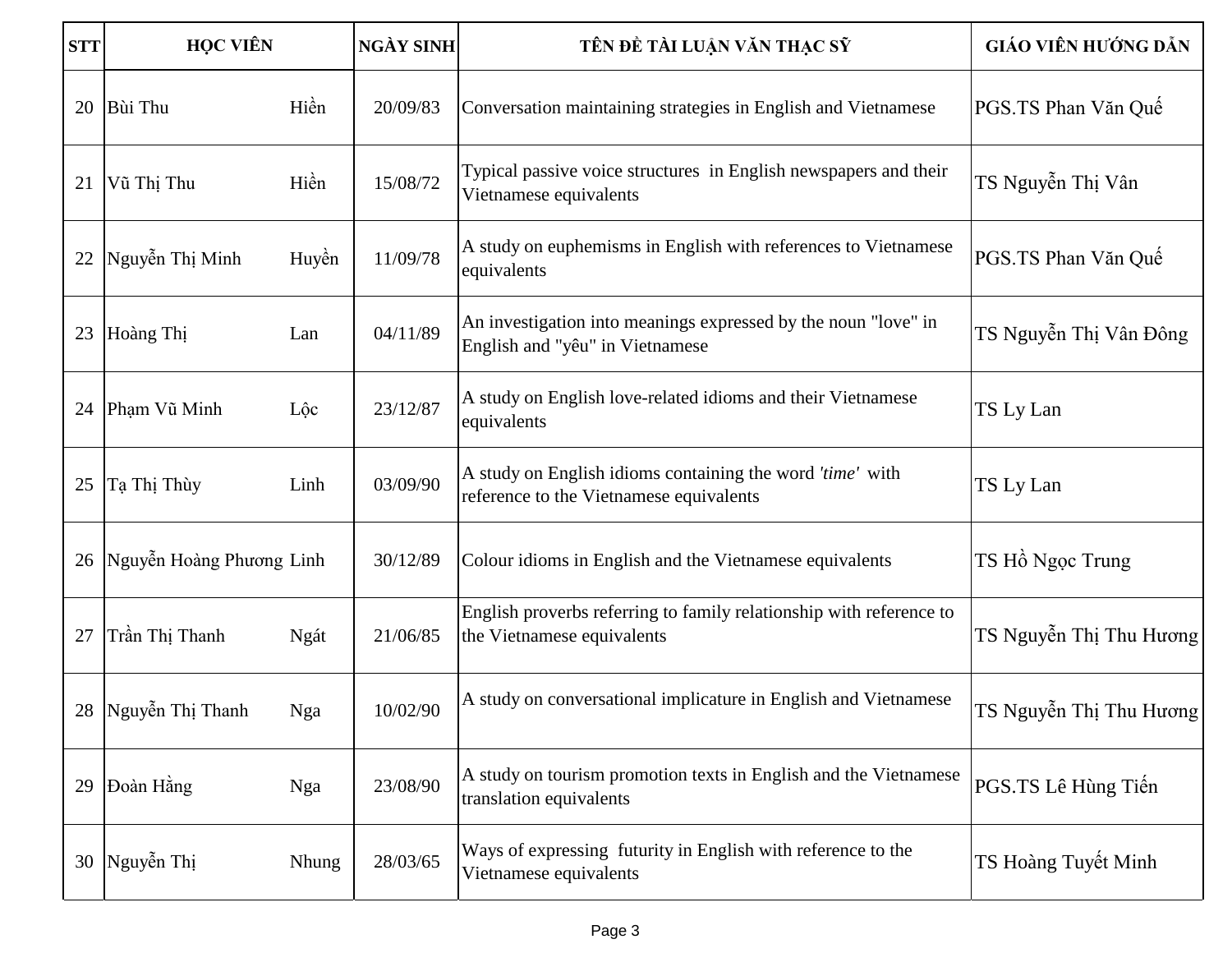| <b>STT</b> | <b>HỌC VIÊN</b> |        | <b>NGÀY SINH</b> | TÊN ĐỀ TÀI LUẬN VĂN THẠC SĨ                                                                                           | GIÁO VIÊN HƯỚNG DẦN     |
|------------|-----------------|--------|------------------|-----------------------------------------------------------------------------------------------------------------------|-------------------------|
| 31         | Trần Thị Minh   | Phương | 18/09/84         | Passive sentences in English books for Economics and Business<br>with reference to Vietnamese translation equivalents | TS Phạm Thị Tuyết Hương |
| 32         | Chu Thị Minh    | Phương | 10/06/82         | Collocations of the English verb "do" and their Vietnamese<br>equivalents                                             | TS Đặng Ngọc Hướng      |
| 33         | Lê Thị Thanh    | Tâm    | 26/03/68         | English disjuncts and the Vietnamese equivalents                                                                      | TS Hồ Ngọc Trung        |
|            | 34 Lai Minh     | Thư    | 25/09/85         | A study on requesting via directness in American English and<br>Vietnamese from a cross-cultural perspective          | PGS.TS Võ Đại Quang     |
| 35         | Nguyễn Anh      | Thư    | 07/01/87         | A study on English responses to compliments with reference to<br>Vietnamese equivalents                               | TS Đỗ Kim Phương        |
| 36         | Trần Phương     | Thảo   | 13/07/90         | A study of "It"-sentences in English literature books with<br>reference to the Vietnamese translation equivalents     | TS Phạm Thị Tuyết Hương |
| 37         | Vương Thị Bích  | Thảo   | 07/09/77         | A study of formal English invitation with reference to Vietnamese<br>equivalents                                      | TS Lê Văn Thanh         |
| 38         | Nguyễn Văn      | Tùng   | 05/07/82         | A cross-cultural comaprative analysis on apology in English and<br>Vietnamese                                         | TS Hồ Ngọc Trung        |
|            | 39 Phùng Thị    | Tiền   | 30/07/89         | A Contrastive Study of Negative Question in English and<br>Vietnamese                                                 | TS Nguyễn Đăng Sửu      |
| 40         | Trần Thị Huyền  | Trang  | 20/10/83         | A study of English requests and responses with reference to the<br>Vietnamese equivalents                             | TS Lê Văn Thanh         |
| 41         | Vũ Thị Thu      | Trang  | 16/02/88         | Gender-based differences in politeness strategies in making<br>requests by native speakers of English and Vietnamese  | GS.TS Hoàng Văn Vân     |